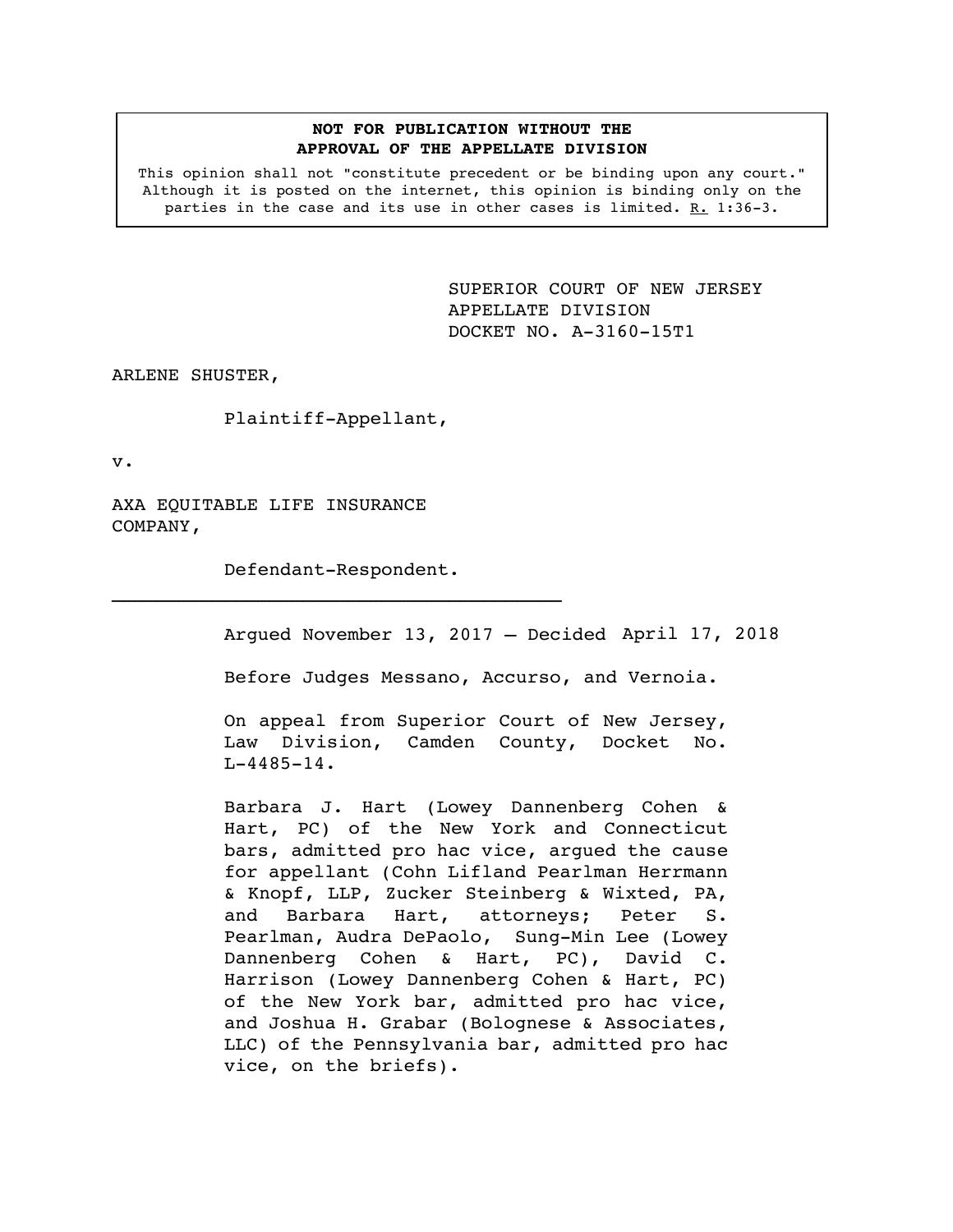Jay B. Kasner (Skadden, Arps, Slate, Meagher & Flom, LLP) of the New York bar, admitted pro hac vice, argued the cause for respondent (Carl D. Poplar, PA and Jay B. Kasner, attorneys; Carl D. Poplar, Jay B. Kasner and Kurt Wm. Hemr (Skadden, Arps, Slate, Meagher & Flom, LLP) of the New York and Massachusetts bars, admitted pro hac vice, of counsel and on the brief).

## PER CURIAM

In 1993, plaintiff Arlene Shuster purchased a Flexible Premium Variable Life Insurance Policy (the Contract) from the predecessor of defendant, AXA Equitable Life Insurance Company (AXA). Plaintiff made two premium payments of \$100,000 each in 1993 and 1994.

In November 2014, plaintiff filed a putative class action complaint alleging AXA breached the Contract. Broadly stated, the Contract permitted policyholders to direct the investment of net premium amounts — amounts in excess of insurance costs and expenses — either with the Guaranteed Interest Division (GID), which guaranteed an annual percentage return, or with a "Separate Account" (SA). At the policyholder's direction, funds in the SA would be invested with different investment divisions within AXA, which, by the terms of the Contract, invested "in securities and other investments whose value [wa]s subject to market fluctuations and investment risk." Plaintiff directed investment in particular SA funds.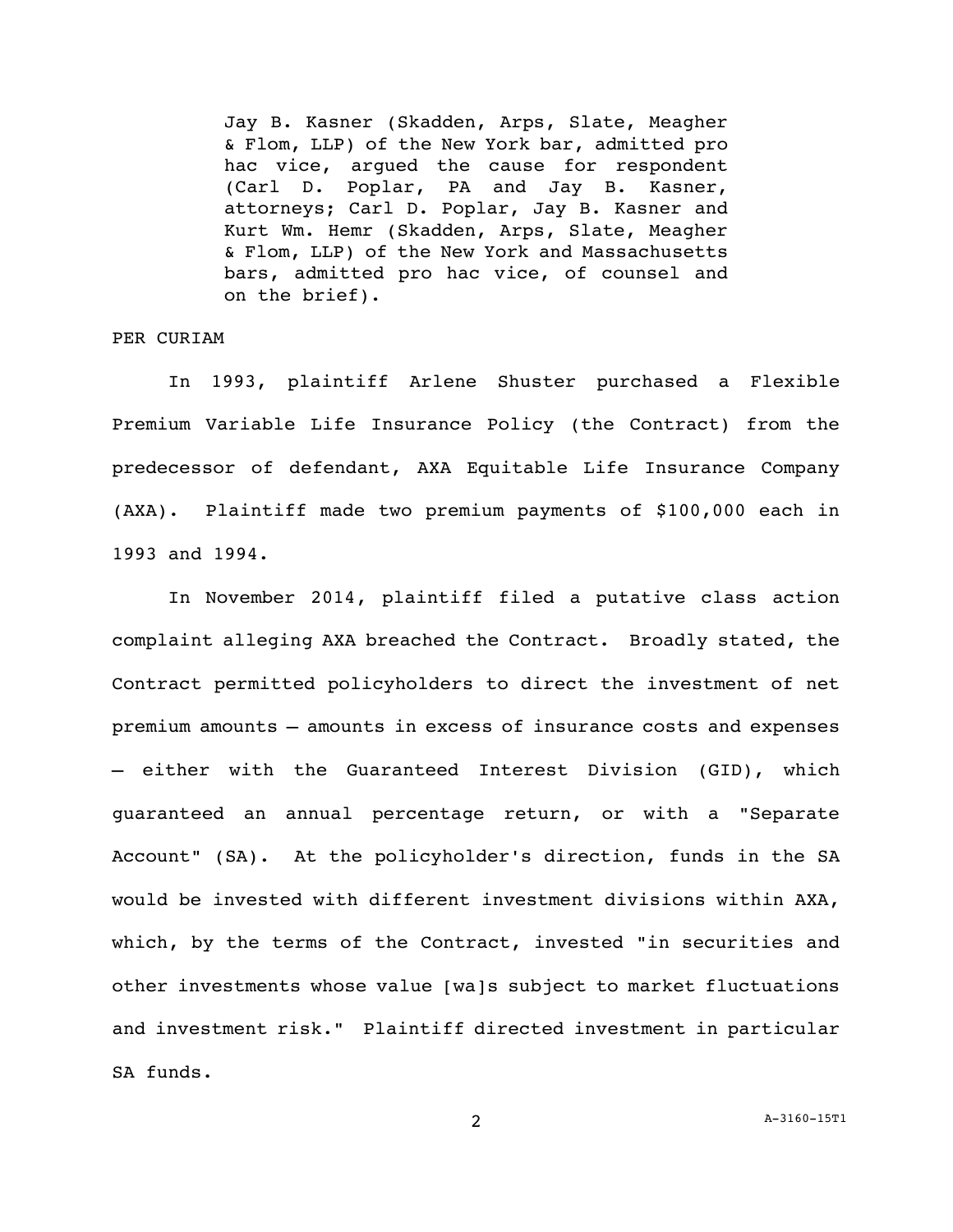In the Contract, AXA represented it would comply with all applicable laws, including those of New York. Additionally, the Contract provided, "[w]e will not make any material change in the investment policy of an investment division of our SA without the prior approval of the Superintendent of Insurance of New York State." Plaintiff claimed that beginning in 2009, AXA pursued a "volatility-management strategy" in some of its SA funds, including those in which she had invested.

New York law regulates an insurer's investments in separate accounts, and requires the New York State Department of Financial Services (DFS) to approve an insurer's "statement as to its methods of operation of such separate account."

> If the insurer files an amendment of any such statement with the superintendent that does not change the investment policy of a separate account and the superintendent does not approve or disapprove such amendment within a period of thirty days after such filing, such amendment shall be deemed to be approved as of the end of such thirty day period  $\cdots$ . An amendment of any such statement that changes the investment policy of a separate account shall be treated as an original filing.

 $[N.Y. Ins. Law S 4240(e) (emphasis added).]$ Plaintiff alleged that in its filing with DFS, AXA portrayed the amendment adopting its "volatility-management strategy" as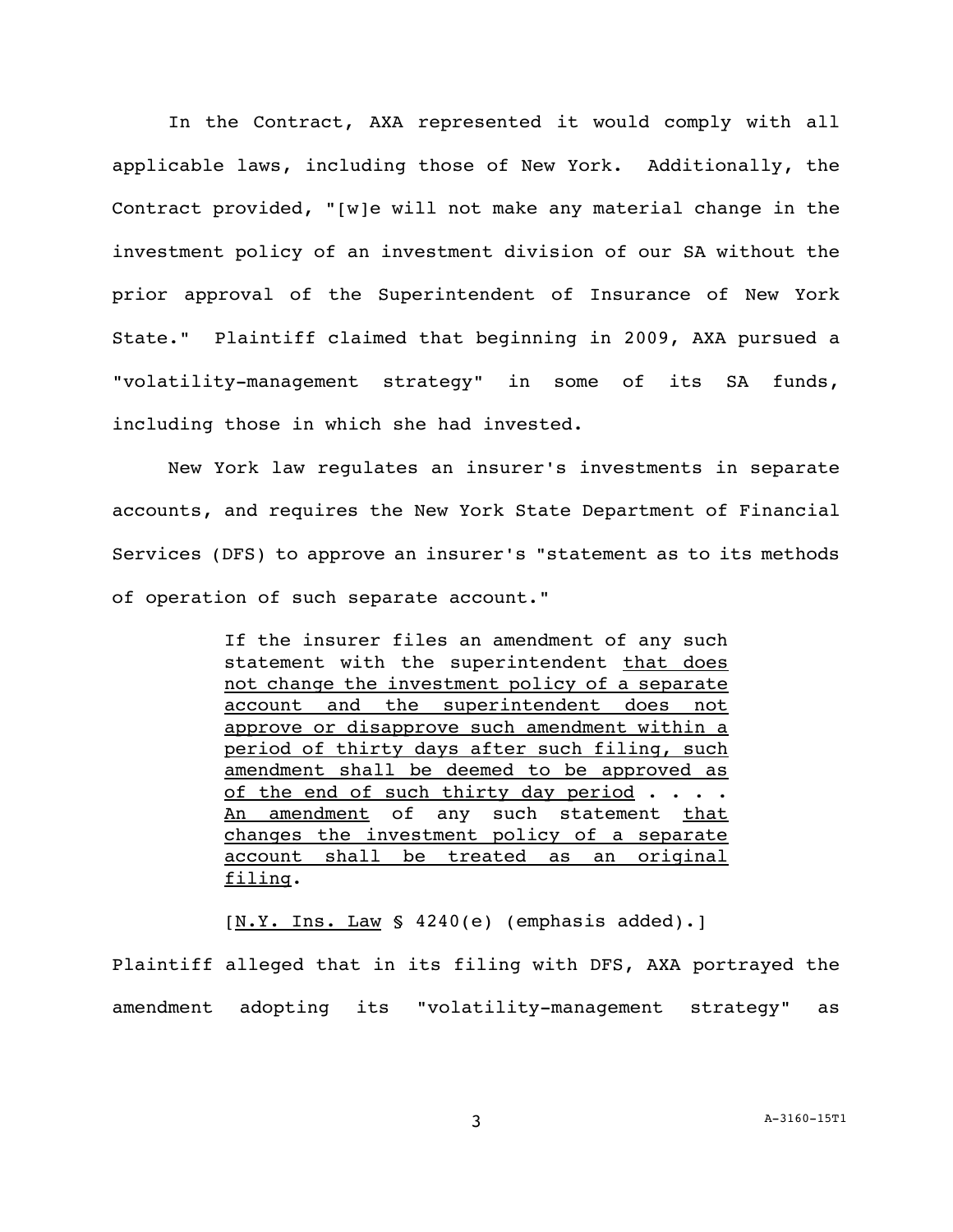"routine," permitting implementation of the strategy in due course without review as a new "original" filing.

In March 2014, AXA entered into a consent order with DFS (Consent Order). The Consent Order summarized DFS's findings resulting from an investigation commenced in 2011 into AXA's implementation of changed investment strategies in its "variable annuity products." DFS found AXA violated §4240(e) in 2009, 2010 and 2011 "by filing . . . Plans of Operation . . . without adequately informing and explaining to [DFS] the significance of the changes to the insurance product." AXA's adoption of this investment strategy "limit[ed] the gains that may accrue to a policyholder's account." The consent order required AXA to pay a civil fine, obtain necessary approvals for modifications and communicate with policyholders.

Plaintiff's complaint alleged AXA breached its contractual promise to comply with applicable law and not make material changes in the SA's operating plan without DFS approval. It alleged the breach resulted in AXA's implementation of the volatilitymanagement strategy that "reduced the returns" in funds held by plaintiff and other class members.

The Securities Litigation Uniform Standards Act of 1998 (SLUSA), specifically, 15 U.S.C. § 78bb(f), provides:

4 A[-3160-15T1](#page-0-0)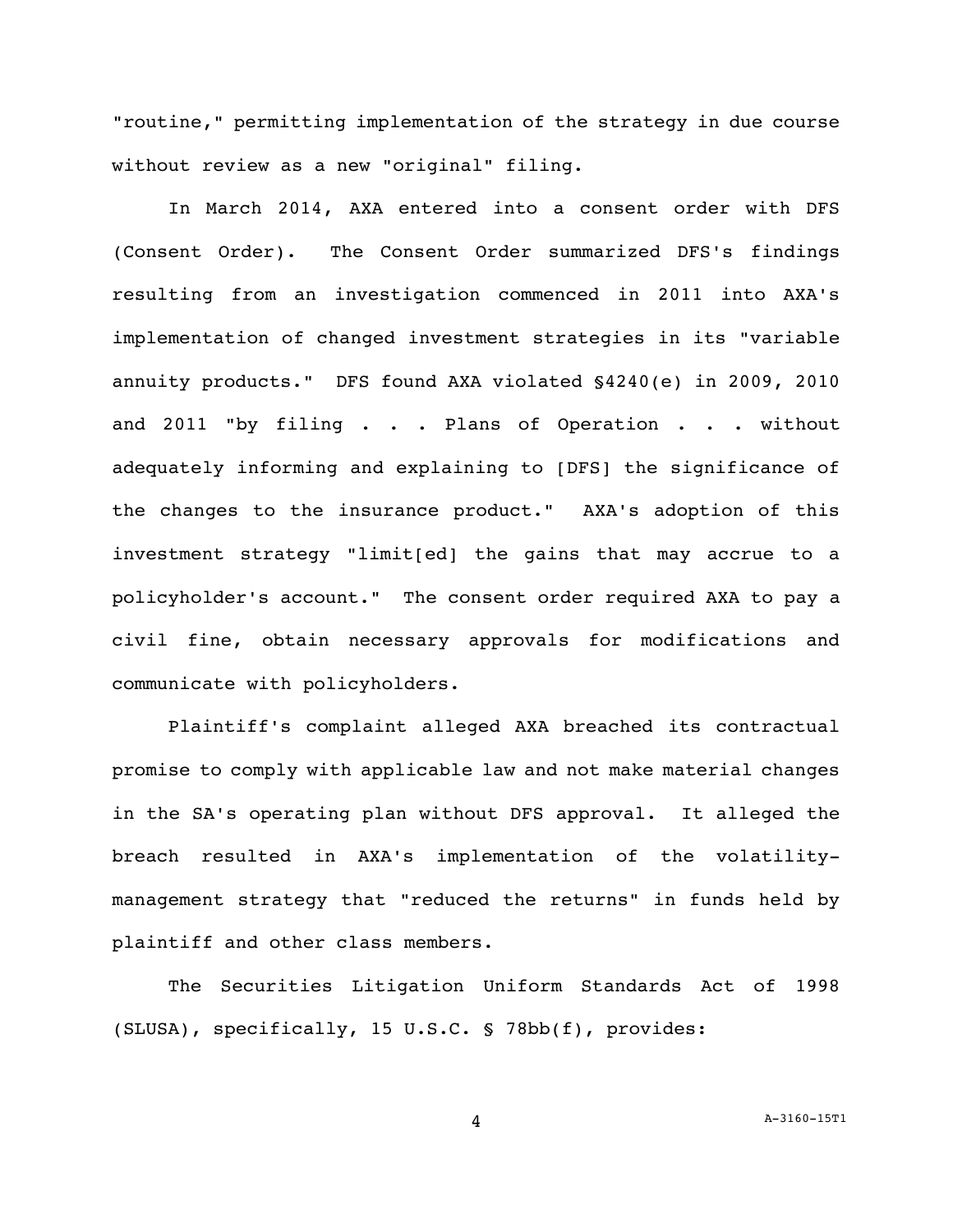Limitations on remedies.

(1) Class action limitations.

No covered class action based upon the statutory or common law of any State or subdivision thereof may be maintained in any State or Federal court by any private party alleging —

> (A) a misrepresentation or omission of a material fact in connection with the purchase or sale of a covered security; or

> (B) that the defendant used or employed any manipulative or deceptive device or contrivance in connection with the purchase or sale of a covered security.

(2) Removal of covered class actions.

Any covered class action brought in any State court involving a covered security, as set forth in paragraph (1), shall be removable to the Federal district court for the district in which the action is pending, and shall be subject to paragraph (1).

AXA removed plaintiff's complaint to federal district court and asked that venue be transferred to the Southern District of New York, where another action, Zweiman v. AXA Equitable Life Ins. Co., 146 F. Supp. 3d 536 (S.D.N.Y. 2015), was pending at the time. Before AXA's change of venue motion was heard, AXA moved to dismiss the complaint, arguing it was precluded by SLUSA.

Plaintiff opposed the motions and moved to remand the complaint to the Law Division. She argued her complaint alleged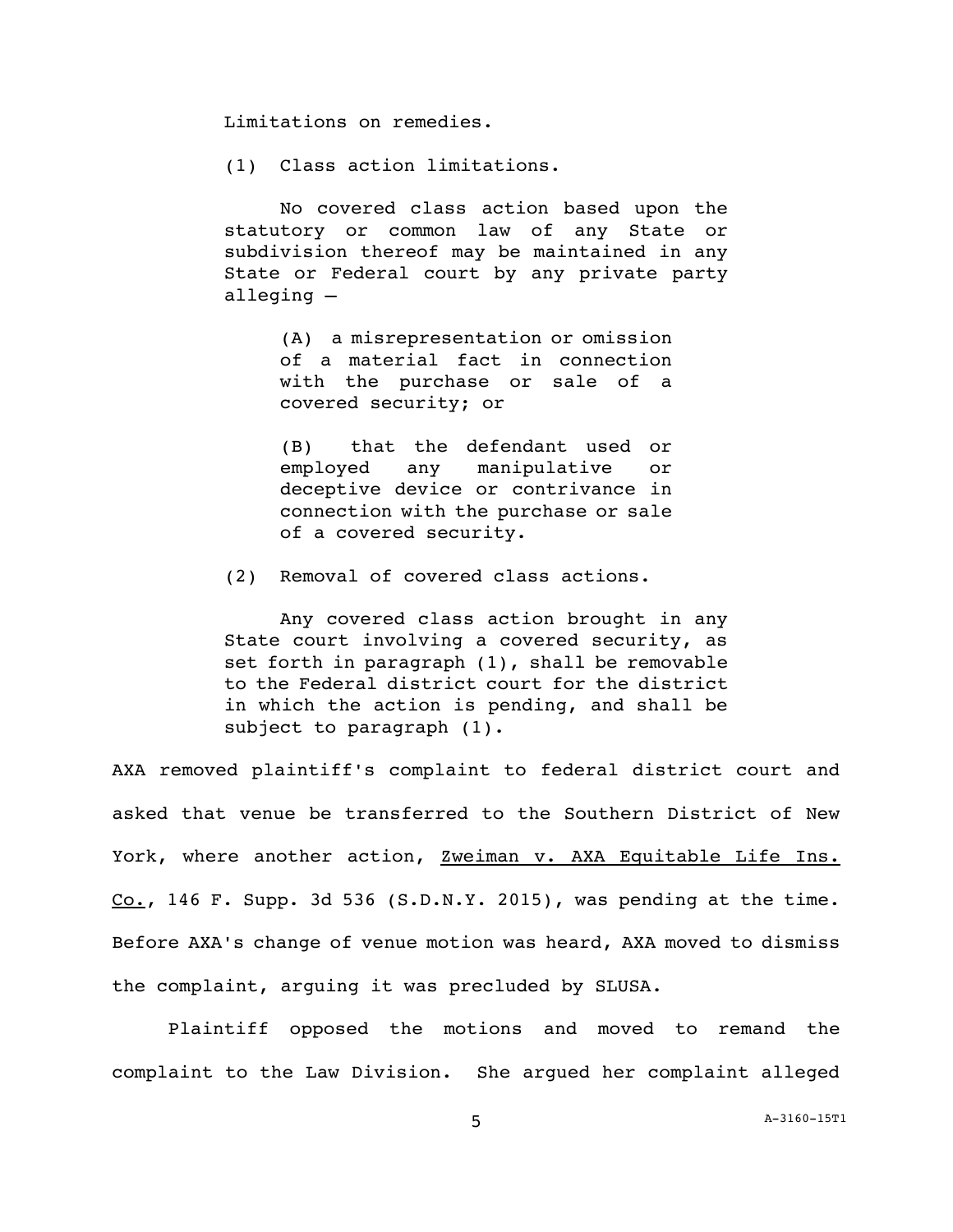a breach of the Contract and did not allege AXA made any "misrepresentation or omission" to policyholders "in connection with the purchase or sale of a covered security."<sup>1</sup>

In a comprehensive written decision, the district court judge concluded "AXA's misrepresentation [wa]s an essential predicate for [plaintiff's] breach of contract claim." However, applying four factors relevant to whether the misrepresentation satisfied the "in connection" prong of SLUSA, see Rowinski v. Salomon Smith Barney Inc., 398 F.3d 294, 302 (3d Cir. 2005), the judge concluded AXA failed to make the required showing. He remanded the complaint to the Law Division.

i<br>L

 $1$  Plaintiff also asserted in a letter to the court that transfer was not appropriate because **Zweiman** "involves annuity products whereas [this case] involves life insurance policies with substantively different terms." While continuing to assert before us that differences exist between the two investment products, plaintiff acknowledged before the Law Division that "[i]f the [C]onsent [O]rder . . . provides that AXA's violation of [§]42- 40(e) is limited solely to annuities, then life insurance policy holders wouldn't have a claim." Furthermore, plaintiff's brief does not attach any significance to the difference between her variable life insurance policy and the annuities that were the subject of Zweiman, except to say that the district court judge in Zweiman recognized that every SLUSA preclusion analysis was fact sensitive and his analysis did not consider the facts alleged in plaintiff's complaint. Zweiman, 146 F. Supp. at 546 n.21.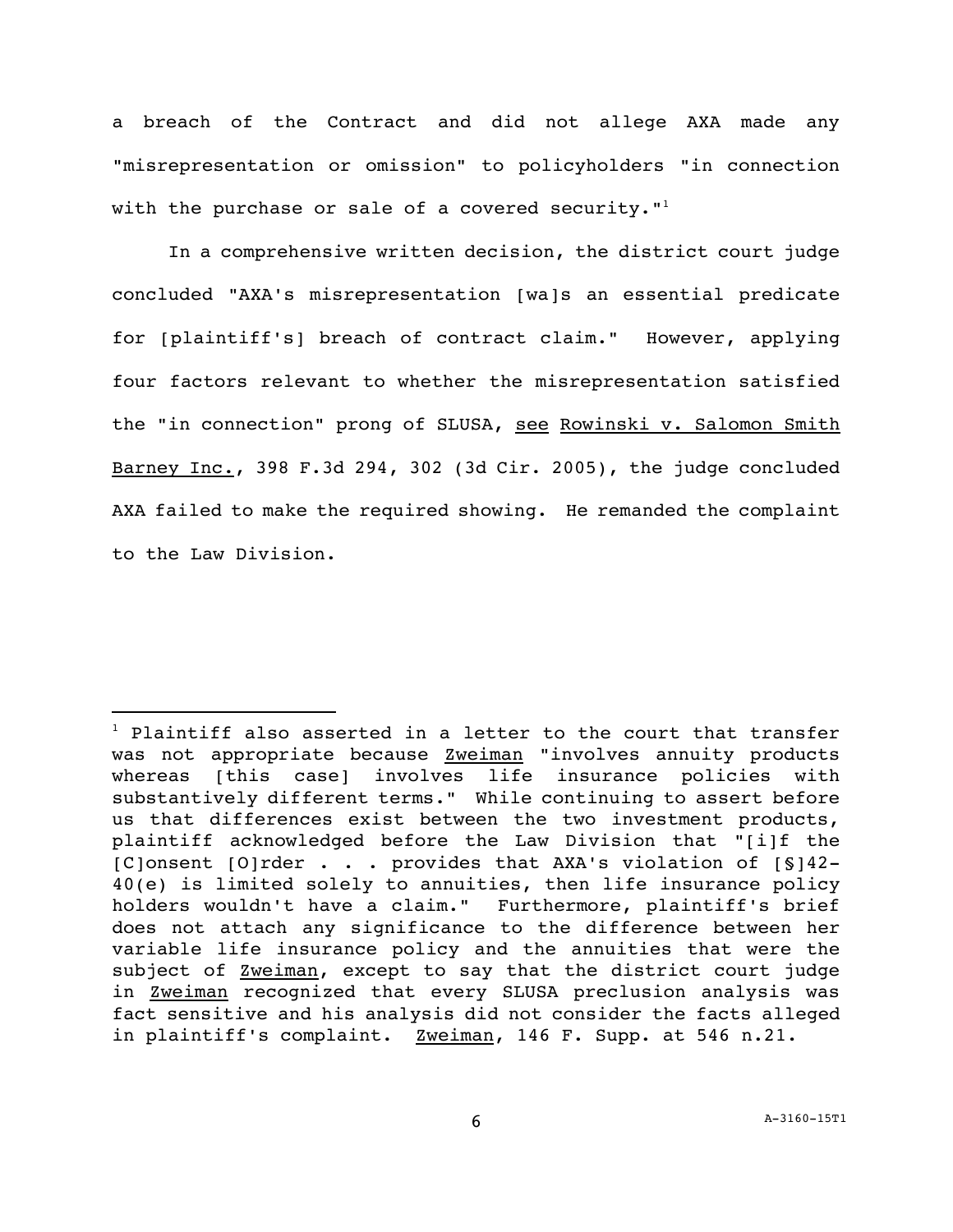AXA promptly filed a motion to dismiss.<sup>2</sup> It claimed among other things that plaintiff failed to allege AXA made any misrepresentation to policy holders, or that she suffered consequential damages from any breach of the Contract. AXA also reiterated that SLUSA precluded plaintiff's complaint. AXA supplemented its motion with the recently issued New York federal district court's decision in **Zweiman**, in which the judge concluded SLUSA precluded class claims in that suit for breach of contract based upon the Consent Order. Zweiman, 146 F. Supp. 3d at 539.

After considering oral argument, the Law Division judge essentially relied on the **Zweiman** court's analysis, and the United States Supreme Court's decision in Merrill Lynch, Pierce, Fenner & Smith Inc. v. Dabit, 547 U.S. 71 (2006). He dismissed plaintiff's complaint with prejudice because SLUSA precluded the action.<sup>3</sup> This appeal ensued.

i<br>L

 $2$  Plaintiff has not asserted, nor could she, that AXA's motion in the Law Division was precluded by res judicata, collateral estoppel or other similar doctrines. See Kircher v. Putnam Funds Trust, 547 U.S. 633, 647 (2006) ("Collateral estoppel should be no bar to such a revisitation of the preclusion issue, given that [28 U.S.C.] § 1447(d) prevents the funds from appealing the District Court's decision.").

 $3$  The judge's order also dismissed the complaint for other reasons, including failure to state a cause of action, Rule 4:6-2(e), failure to plead fraud with particularity, Rule 4:5-8(a), and forum non conveniens. Although AXA asserts they provide alternate reasons to affirm the judgment, we need not consider these issues.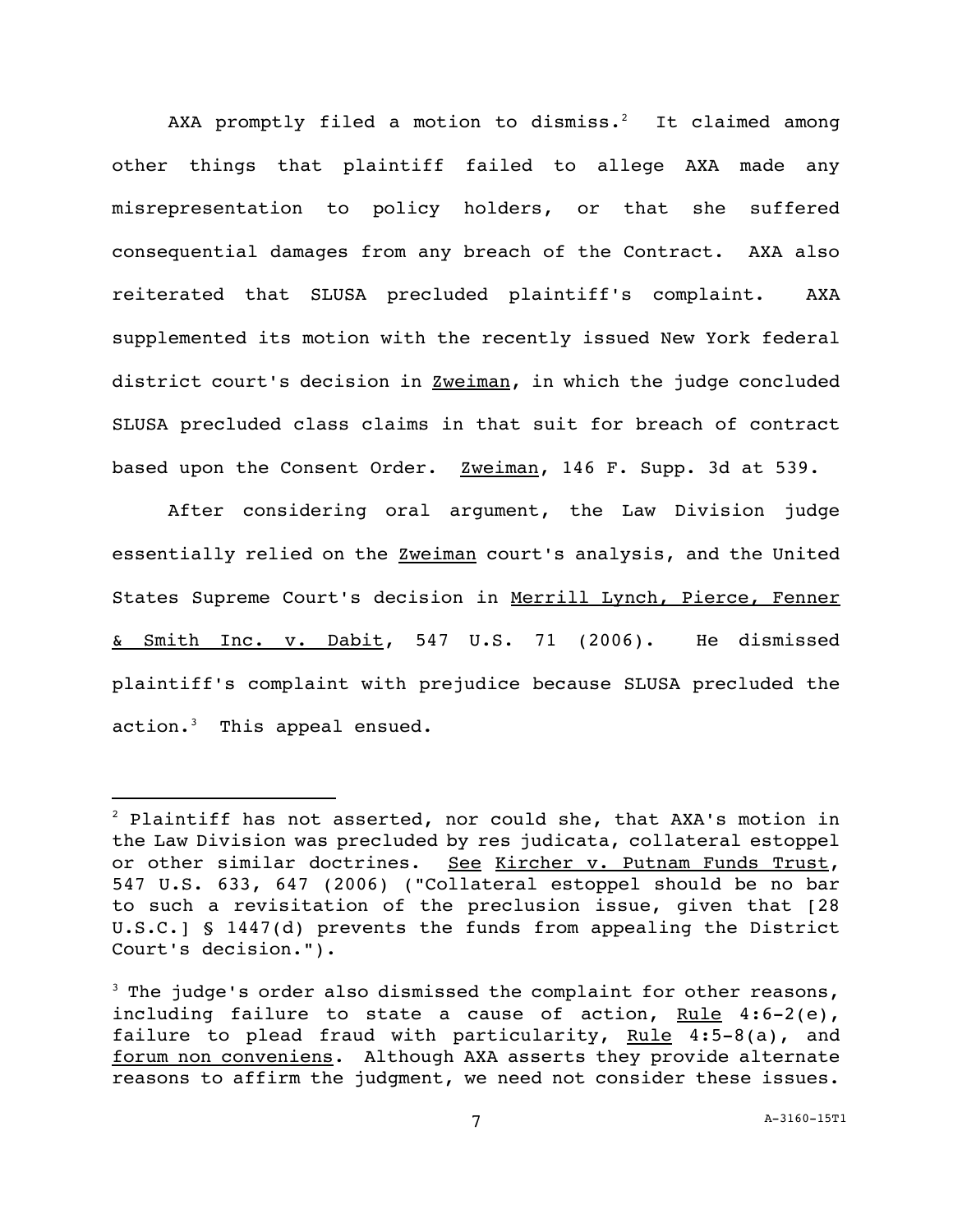Plaintiff contends the success of her breach of contract claim did not require she prove "a misrepresentation or omission of a material fact in connection with the purchase or sale of a covered security," 15 U.S.C. § 78bb(f)(1)(A) (emphasis added), and therefore the complaint was not precluded by SLUSA. We disagree and affirm.

"Our review, accepting the facts alleged in the complaint as true and drawing all reasonable inferences in favor of the plaintiff, is plenary." Rowinski, 398 F.3d 298 (citing In re Adams Golf, Inc. Secs. Litig., 381 F.3d 267, 273 (3d Cir. 2004)). In this area, one maxim is clear:

> [C]ourts have noted that plaintiffs should not be permitted to escape SLUSA by artfully characterizing a claim as dependent on a theory other than falsity when falsity nonetheless is essential to the claim, such as by characterizing a claim of falsity as a breach of the contractual duty of fair dealing.

> [In re Kingate Mgmt. Litig., 784 F.3d 128, 140 (2nd. Cir. 2015).]

The Supreme Court has broadly interpreted the "in connection with" element of SLUSA "and held the requisite connection is established where a 'fraudulent scheme' and a securities transaction 'coincide.'" Rowinski, 398 F.3d at 300 (quoting SEC v. Zandford, 535 U.S. 813, 825 (2002)). And, while "Zandford's 'broad' interpretation is not boundless[,]  $\ldots$  courts have  $\ldots$ .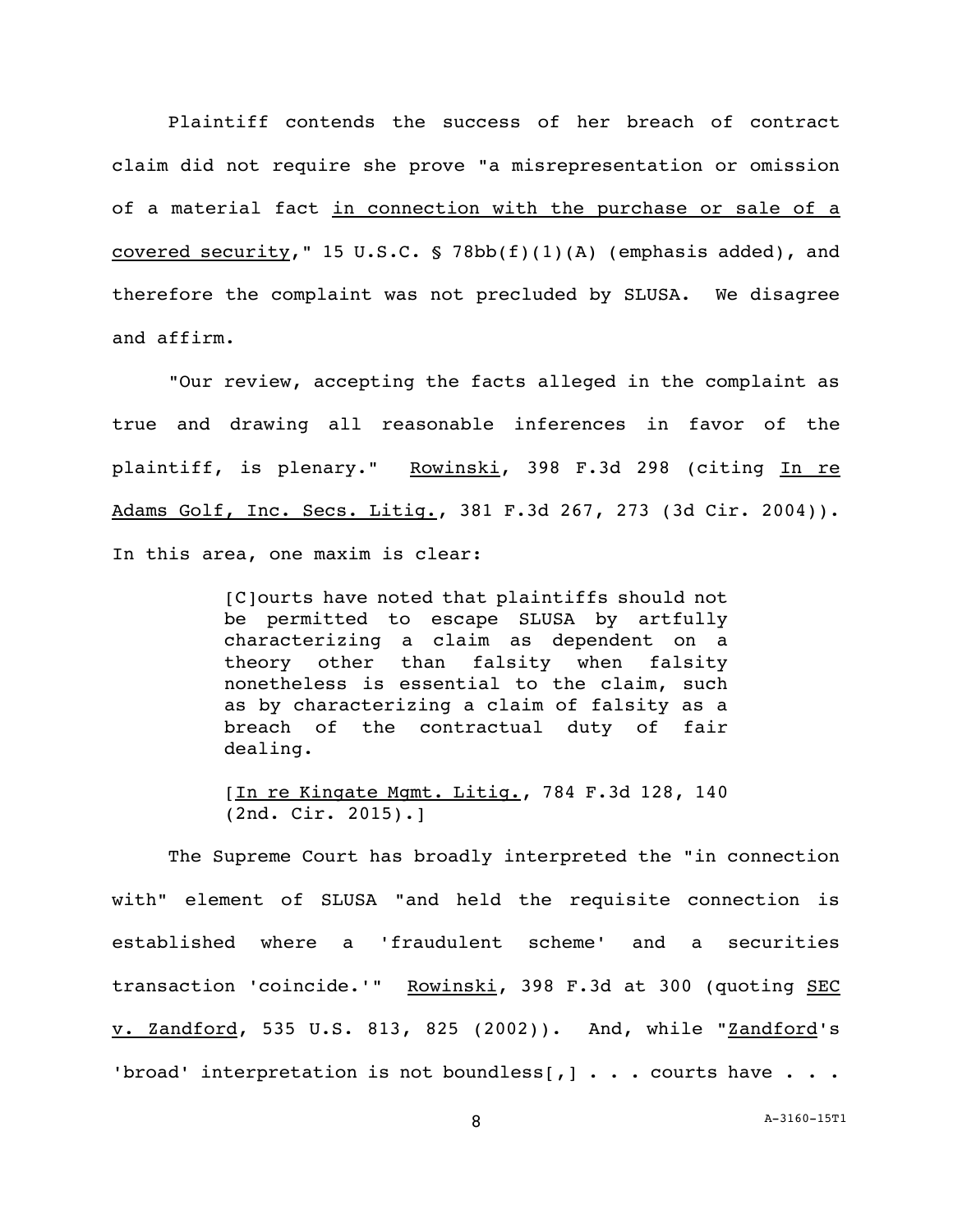scrutinized the pleadings to arrive at the 'essence' of a state law claim, in order to prevent artful drafting from circumventing SLUSA preemption." Id. at 301 (citations omitted).

In Rowinski, the court identified four factors relevant "in distinguishing between preempted claims and those remaining within the province of state law."  $Id.$  at 302.

> [F]irst, whether the covered class action alleges a "fraudulent scheme" that "coincides" with the purchase or sale of securities; second, whether the complaint alleges a material misrepresentation or omission "disseminated to the public in a medium upon which a reasonable investor would rely"; third, whether the nature of the parties' relationship is such that it necessarily involves the purchase or sale of securities; and fourth, whether the prayer for relief "connects" the state law claims to the purchase or sale of securities.

[Ibid. (citations omitted).]

However, the court cautioned these "non-inclusive four factors . . . are not requirements, but rather guideposts in a flexible preemption inquiry[,]" and "[i]n a SLUSA case involving different facts or allegations, other considerations also may be relevant." Id. at 302 n.7.

We need not detail the Supreme Court's explication of the "in connection" prong of SLUSA since Rowinski. Citing Dabit, and the Court's own refinement of Dabit in Chadbourne & Parke LLP v. Troice, 134 S. Ct. 1058 (2014), the judge in Zweiman wrote:

9 A[-3160-15T1](#page-0-0)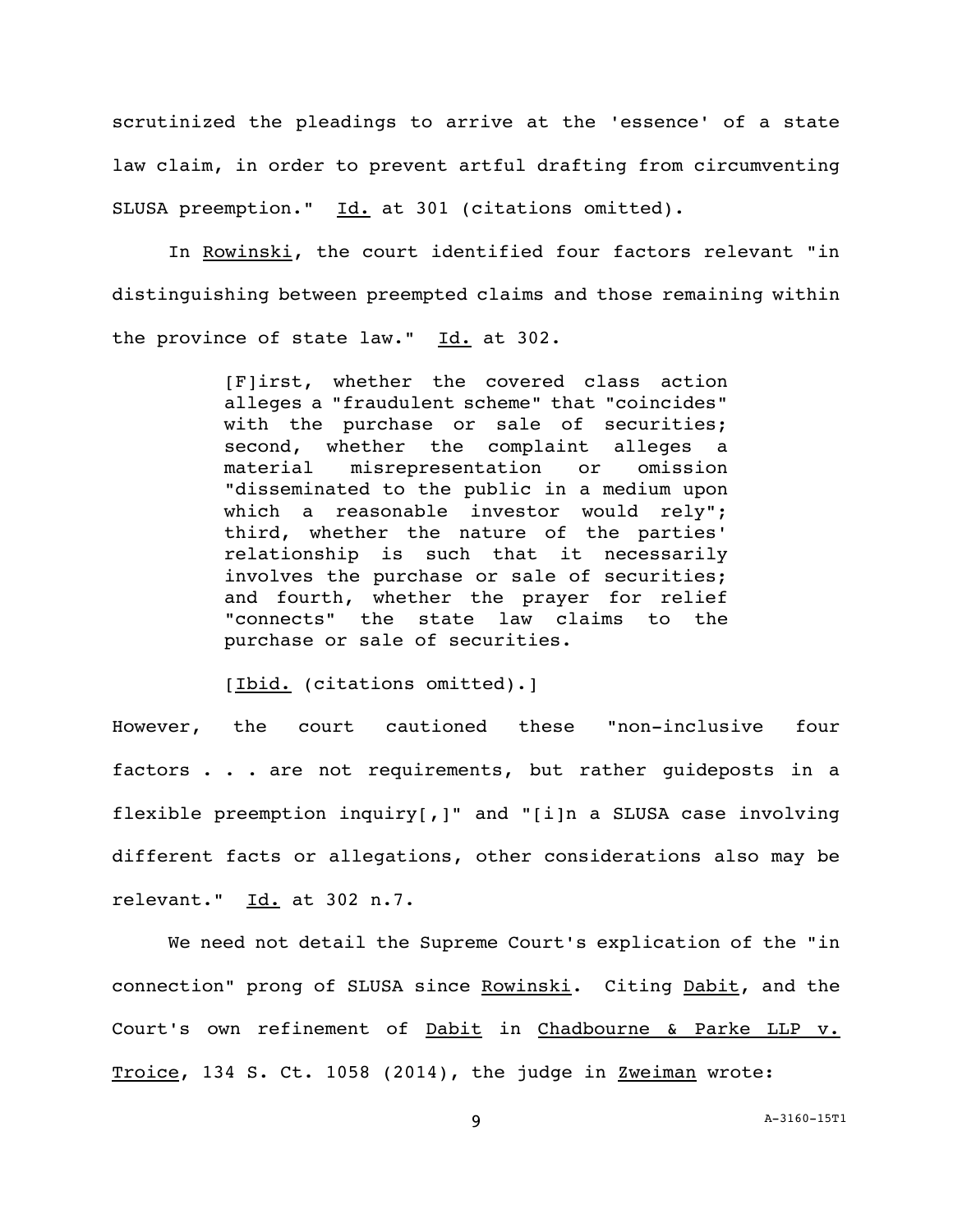In light of Troice and Dabit, the "in connection with" doctrine can be articulated as follows: the fraud must be of the type that is material to someone other than the fraudster to buy, sell, or hold a covered security; and, if so, any claim involving that transaction (or lack thereof) — regardless of whether the plaintiff herself was induced to take a position — is precluded.

[Zweiman, 146 F. Supp. 3d at 550.]

We agree with this synthesis of the controlling case law. When applied to the facts alleged in plaintiff's complaint, SLUSA precludes her breach of contract claim.

It is undisputed that plaintiff alleged AXA breached the Contract by misrepresenting the nature and scope of its volatility management strategy in order to secure DFS approval without the review compelled by an "initial" filing. This misrepresentation to DFS resulted in AXA initiating the particular trading strategy and trading securities within the SA accounts, allegedly to the detriment of plaintiff and putative class members.

Plaintiff contends AXA's non-public DPS filings did not induce her to make any investment decision and therefore the misrepresentation cannot be "in connection" with the purchase or sale of covered securities as required by SLUSA. However, the Supreme Court has rejected such a cramped construction. See Dabit, 547 U.S. at 85 (quoting United States v. O'Hagan, 521 U.S. 642, 658 (1997) ("The requisite showing . . . is 'deception "in